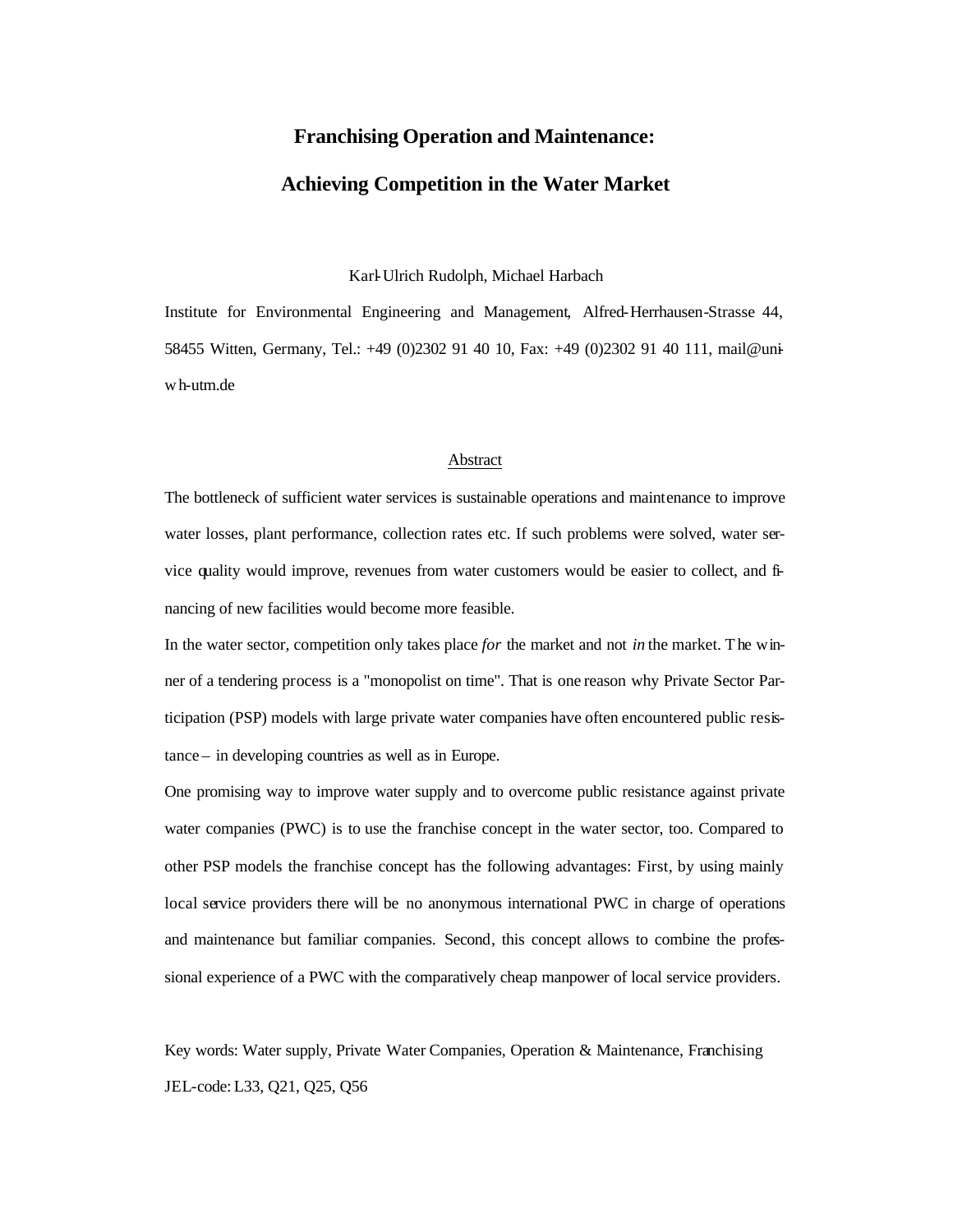## 1. Introduction

The bottleneck of sufficient water services to the people is sustainable operations and maintenance to improve water losses, plant performance, collection rates etc. If such problems were solved, water service quality would improve, revenues from water customers would be easier to collect, and – as result of this – financing and investment of new facilities would become more feasible.

In the economic theory, the supply of water is considered to be a technical monopoly. This is why there is always only one supplier – either public or private  $-$  in a given region. Competition only takes place *for* the market and not *in* the market. This makes the winner of a tendering process a "monopolist on time", one reason why public private partnerships (PPP) or other privatisation models (BOX) with large private water companies often encounter severe resistance from public administration, NGOs and the media –in developing countries as well as in Europe. One promising way to improve water supply and to overcome public resistance against private water companies (PWC) is to use the franchise concept, well-known for its successful implementation in other sectors (e.g. fast food, gas stations), in the water sector, too. This idea has been discussed for a couple of years by donor organisations like the World Bank and WRC (Water Research Commission, South Africa). Basing on broad experiences with various PSP projects in the water sector (Institute for Environmental Engineering and Management, 2005, 2006a and 2006b), the Institute for Environmental Engineering and Management (IEEM) in Witten, Germany, has now started the first practical implementation of a franchise project to operate and maintain water utilities.

### 2. Brief review of donor financed infrastructure projects

The history of donor financed infrastructure projects can be divided into two stages: Moren than 40 years ago, the first programs to improve water supply in non-industrialised countries have been started. In that time, the focus of large donor organisations like the World Bank or the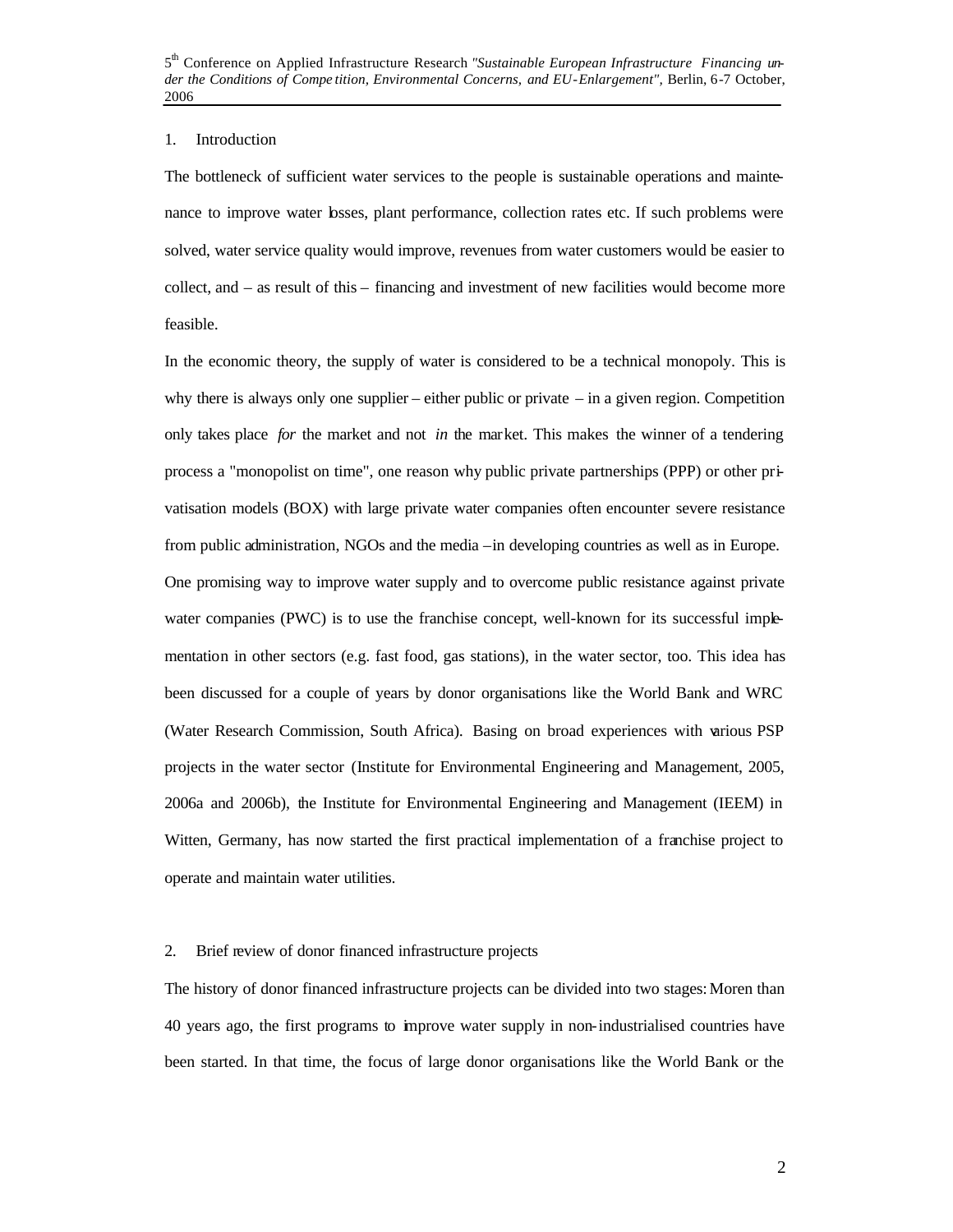KfW lay on funding of infrastructure projects, while the later operation of the facilities was left to local authorities.

But the facilities' design prevented a sustainable management by local authorities, due to several reasons: Operation and maintenance were not suitable for the environment they were constructed in, local staff was not experienced/educated enough for facilities with a very high tec hnological level, or communities could not afford expensive materials indispensable for proper operation.

Therefore, in the second stage, donor organisations tendered for both construction and operation, the reasoning being the following: Large and experienced private water companies were supposed to have the relevant knowledge to run the technologies satisfyingly, that had just been set up.

Even though sustainable operation of the technologies was now provided, the donor organisations and the water companies encountered a new problem with the implementation of the projects: Public resistance against private water companies.

The customers were used to low priced and highly subsidised water, often with very poor service quality. Receiving their water from a private supplier, they feared that tariffs and prices would rise.

And indeed, in some cases tariffs more or less significantly increased after the implementation of Private Sector Partnerships (PSP). Either because the contractual arrangements had been illadvised; or because public authorities thought that the implementation of a PSP would be a very good opportunity to stop subsidising the supply of water<sup>1</sup>. Which, of course, forced the private water companies to increase tariffs.

Whatever reason may have been the cause, on the outside all the public got to know was that PSP very often leads to increased tariffs. This quickly spread the public opinion – with support

 $\overline{\phantom{a}}$ 

 $1$  Or even, like in industrialised countries, to cash in a high transaction profit.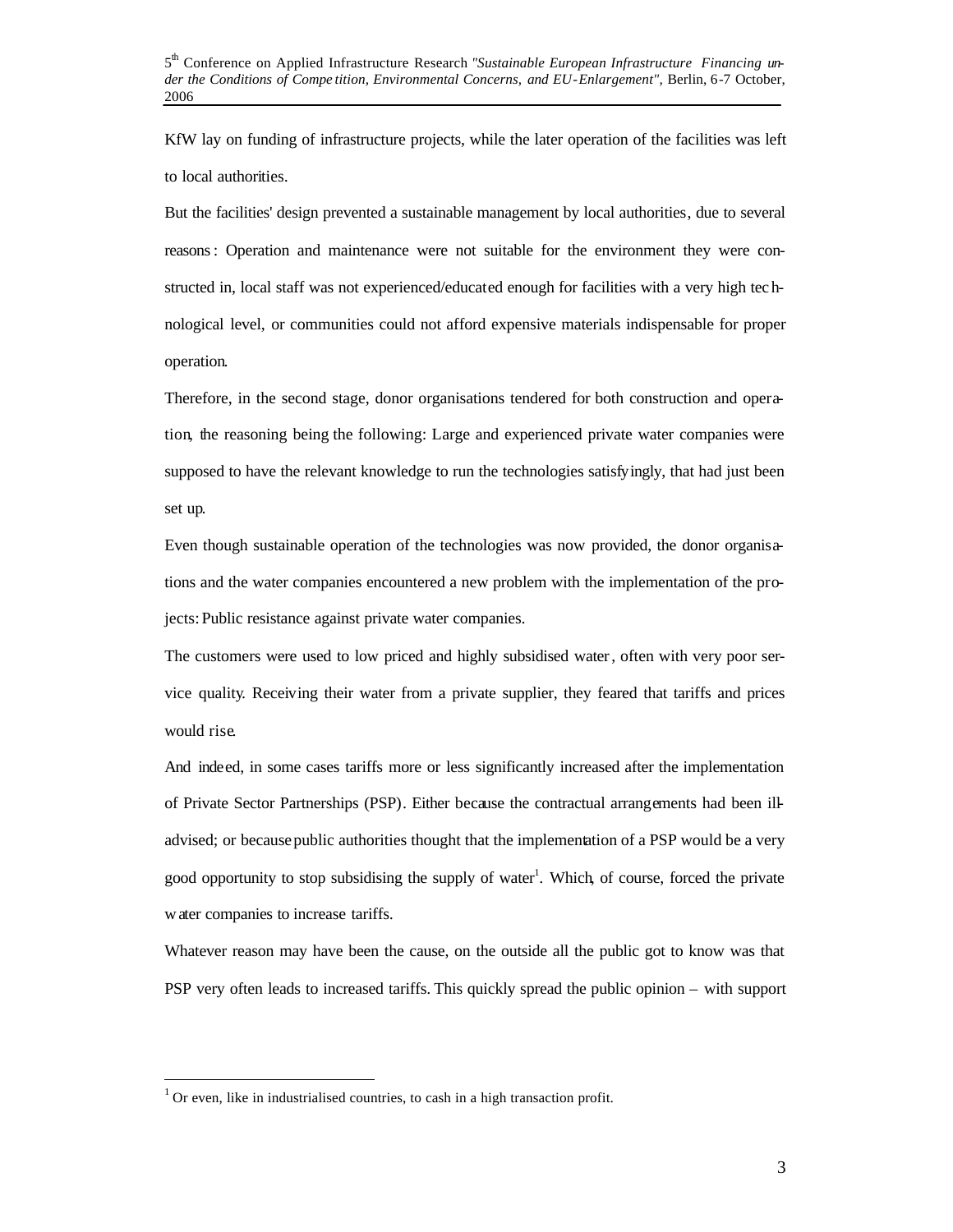from several NGOs – that PSP was equal to sharp tariff rises. With the result that the implementation of future PSP projects became very difficult and sometimes even impossible.

## 3. Two problems – one solution

 $\overline{\phantom{a}}$ 

Taking a look at today's situation of the water sector in developing countries, there are two problems to solve: First, the characteristics of water (political, social and economic) make it a very difficult product to allocate. Second, the bottleneck of sustainable water services to the people is the operation and maintenance of water facilities.

Economics describe the water market as a technical monopoly. High investments are needed for the construction of the water supply infrastructure. This yields high fix costs which account for 50 – 90 % of the total costs (Rudolph, 1999). Therefore, in a given area there can be just one water company in charge of water supply. A fact that even PSP projects cannot change because the so called privatisation only increases competition during the bidding process (i.e. *for* the water market). Afterwards the successful bidder has gained exclusive entry to a water market (for about 20 years). Therefore, PSP and other forms of privatisation only lead to "monopolists on time".

The problems of allocating water have been frequently and thoroughly discussed (e.g. Dalhu $\dot{\mathbf{i}}$ sen et al., 1999, or Harbach, 2004). To sum up this discussion, the economics of water make it a common pool resource<sup>2</sup>, allocated by a monopolist. Combining these economic facts with its unique and vital importance for human life, it is understandable that people are very sensitive about who is their water supplier. These problems can be seen as the "institutional problems" of water supply.

Besides, there are also "operational problems": As said before, operation and maintenance of water facilities are the key issues of sustainable water supply. A lot of the problems many water utilities are faced with could be solved by improved operation and maintenance, because

 $2^2$  A resource with finite capacities which has to be allocated to different ways/locations of utilisation.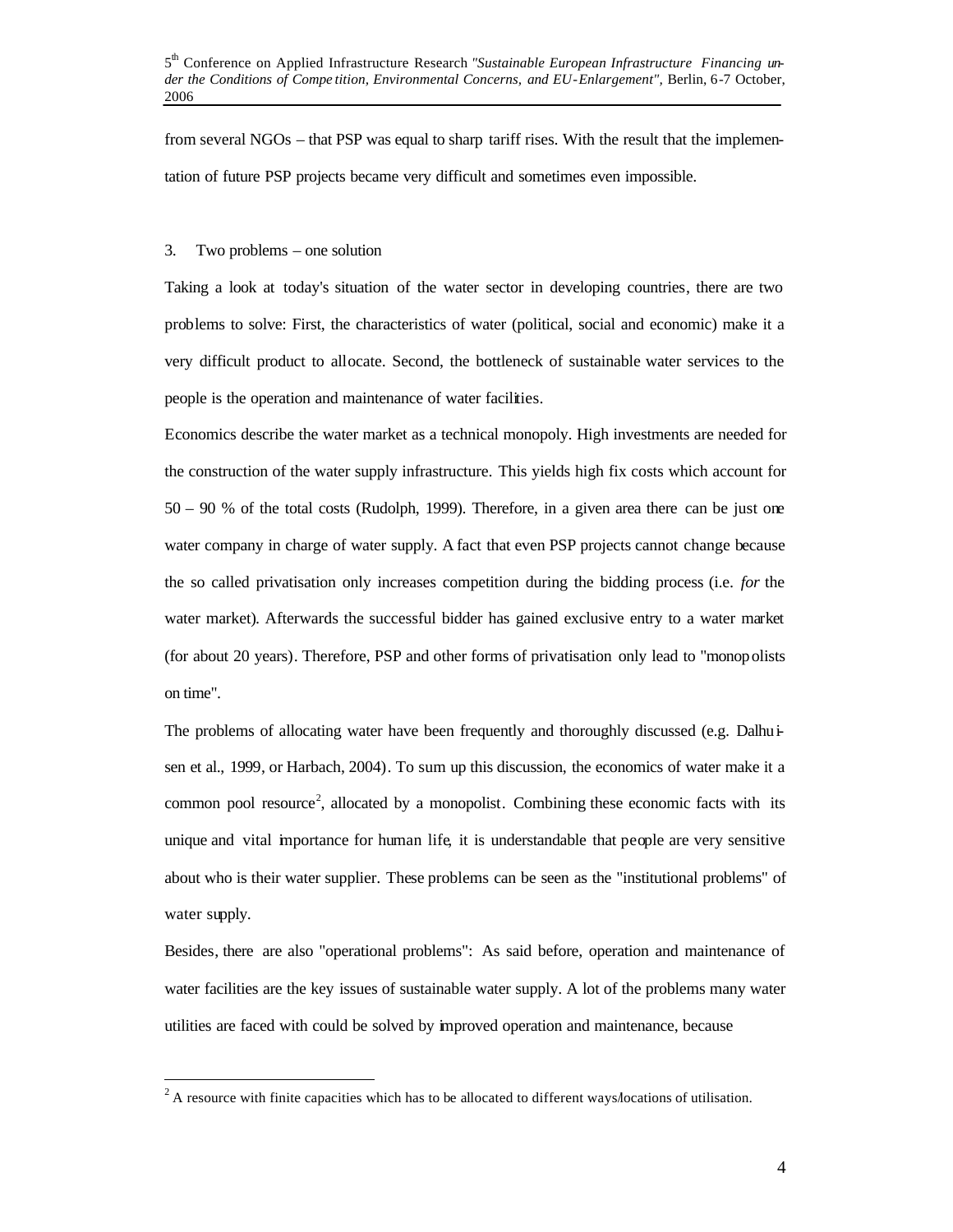- it reduces water losses,
- which results in better plant performance,
- and leads to improved water service quality.

Now, when customers receive better water services,

- their willingness to pay improves,
- revenues increase, and
- financing and investment of new facilities become more feasible.

Private Sector Participation was able to overcome problems with operation and maintenance. But public resistance to private water companies made it increasingly difficult to implement such projects. Therefore, a new approach is needed which solves these two problems. Franchising with Local Service Providers (LSP) for operation and maintenance is such a promising approach. Its advantages and risks are subject of the next sections.

## 4. Franchising in the water sector

 $\overline{\phantom{a}}$ 

The franchising concept is a very successful business model, well-known from the food and service industries<sup>3</sup>. In theory, the franchising system consists of two parts: one franchisor and several franchisees.

The ideal franchisor has started his (or her) own business model and has run it successfully for a couple of years. He now is willing to scale-up but is reluctant to take the risk of opening his own branch offices. On the other side, the ideal franchisee is someone who wants to be selfemployed but is reluctant to take the financial risk of starting his own (and until now untried) business. This is where both ends meet. Through a franchise agreement the franchisor can set up branch offices in different areas, whereas the franchisee can run his own business guided by the beforehand tested and verified business model of the franchisor.

 $3$  McDonalds probably is the most famous example of the franchise industry.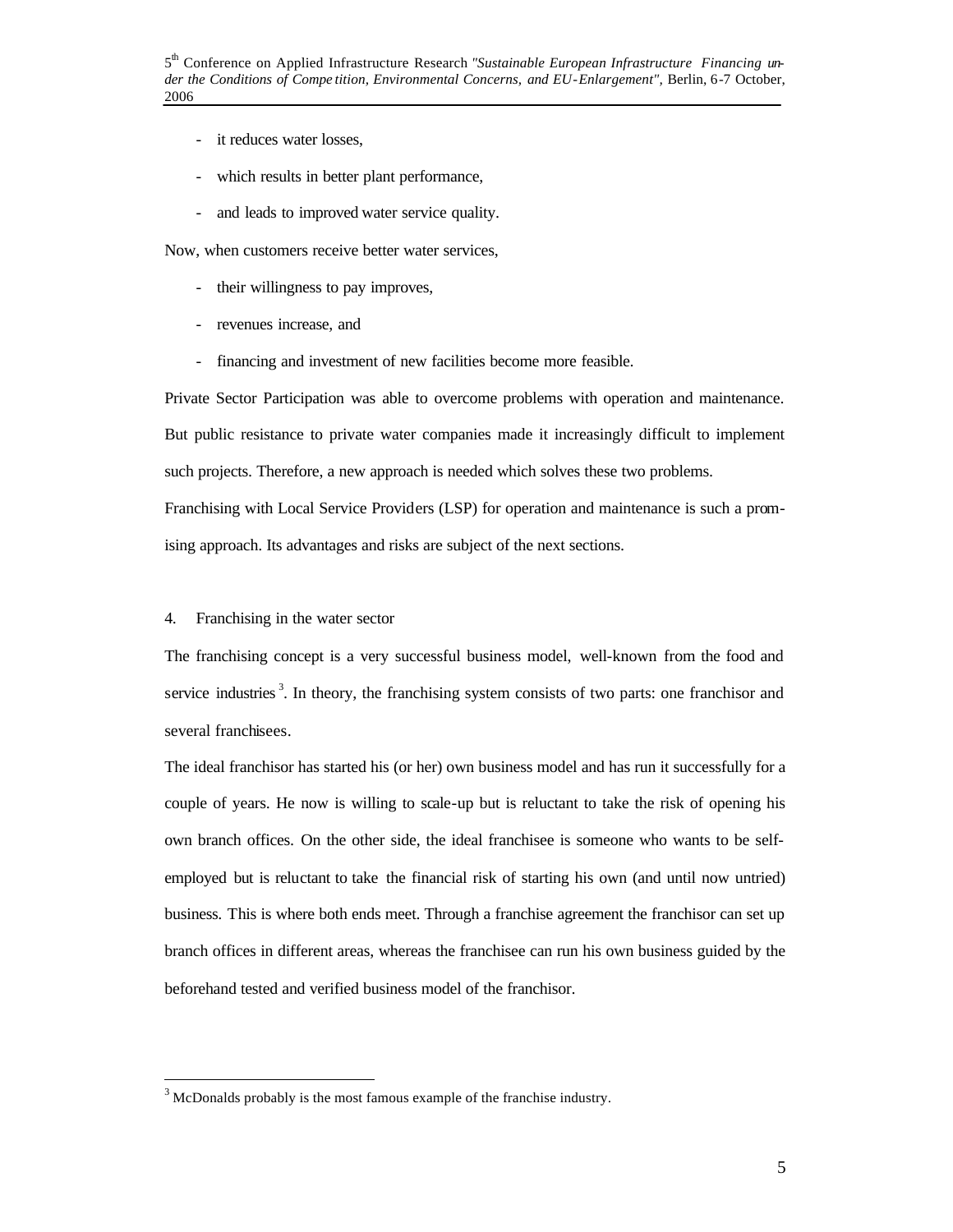For the rights to use the business model, the franchisor receives a royalty fee – an annual percentage of the franchisee's turnover – and the franchisee additionally pays the franchisor extra fees for marketing activities, legal support, etc.

During the last ten years, there have been several theoretical approaches to transfer the franchise concept to the water sector. A lot of the research has been done by the World Bank (e.g. v. Ginneken, 2004; Kariuki, Schwartz, 2005; or Roche et al., 2001). But these studies focused mostly on franchise schemes with small-scale private water suppliers, which resembled more or less the private water markets one can find in many cities of developing countries – just in an organised way.

## 5. Pilot Project in South Africa

Another version of a franchise concept in the water sector is now being implemented by the German Institute for Environmental Engineering and Management (IEEM) for the first time in South Africa. Their approach focuses on operation and maintenance of water facilities. As it has been argued in this paper before, operation and maintenance are the key factors for sustainable plant performance.

In the approach of IEEM the franchisor will be an international experienced private water company 4 while the franchisees will be recruited from Local Service Providers (LSP) like plumbers and other craftsmen. Once implemented, the system will work the following way: The franchisees will be in charge of operating and maintaining technologies of the water supply infrastructure (pumping stations, pipe systems, etc). The franchisor will instruct and regularly teach them how to best perform these tasks.

For these services the franchisees shall get paid by the South African Water Management Authorities (WMA). They are responsible for the supply of water in their area/community. The franchisor will receive a percentage share of the franchisees annual turnover for the courses and

 $\overline{\phantom{a}}$ 

<sup>4</sup> Biwater: www.biwater.com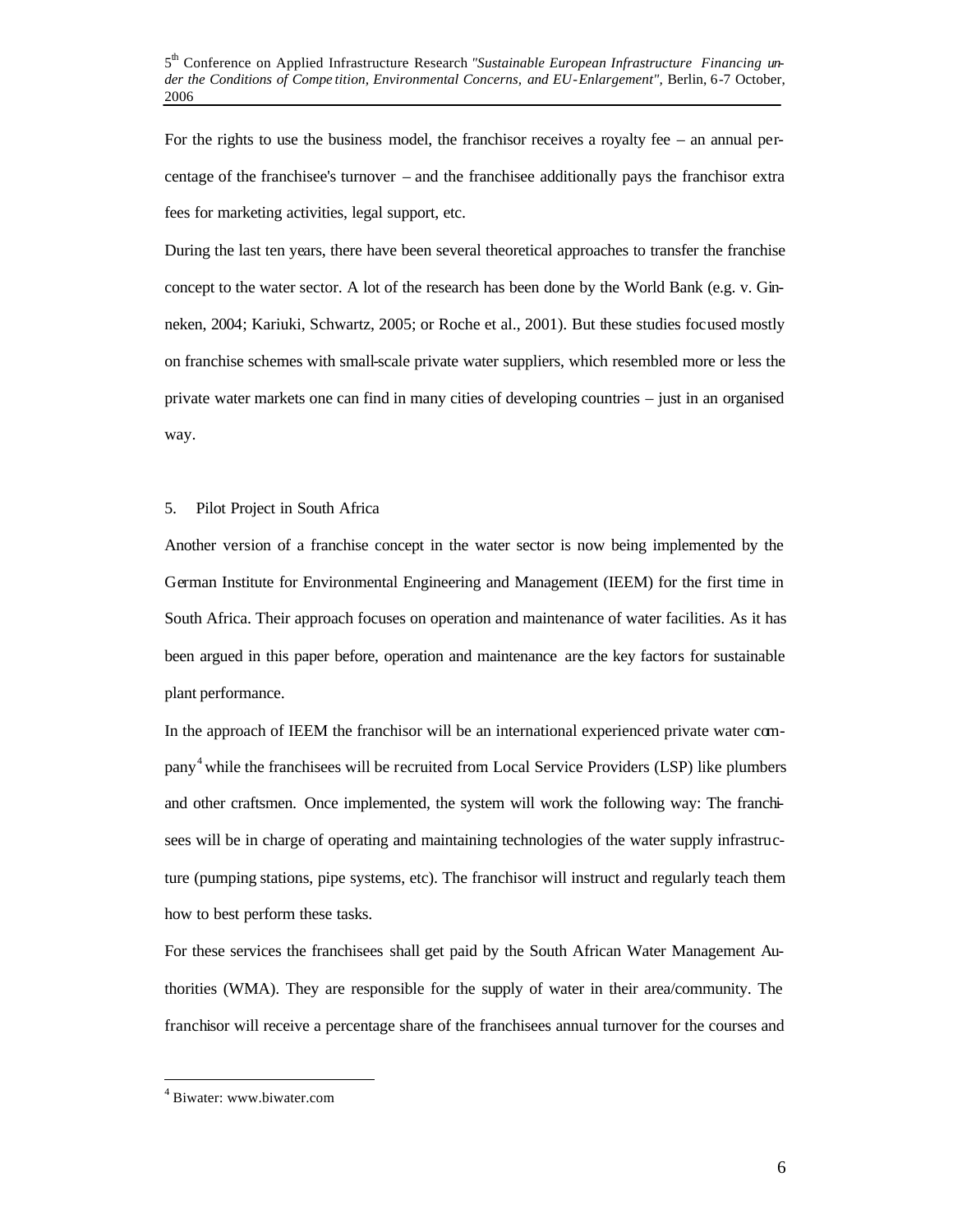seminars held and potential administrative support. The customers still pay their water bills to the WMAs (as today). For them the only noticeable change will be the improved water service quality.

The advantages of this PSP approach are the combination of the experience of a private water company with the (comparatively) cheap labour force of Local Service Providers. Because the public only gets in touch with the LSP – who might be their neighbours – and not with an anonymous international water company, the acceptance of this PSP alternative will be very high.

## 6. Competition *in* the water sector

The private water company acting as franchisor will benefit from the franchising scheme by gaining access to new markets. Because there now exists an alternative to the "old" PSP-models, this approach will increase competition during the bidding process.

Furthermore, there can now even be competition in the market (for operation and maintenance of water facilities) because it will be feasible to have franchisees of different franchisors in one area, with all of them competing for operation and maintenance contracts. So, the franchising approach could avoid the restrictions of the technical monopoly.

This might even eliminate the requirement of public authorities (in Europe) to tender for these services, as the value of a service contract for one franchisee will be lower than the amount demanding tendering.

### 7. Summary

Taking a look at today's situation of the water sector in developing countries, there are two problems to solve: First, the characteristics of water (political, social and economic) make it a very difficult product to allocate. Second, the bottleneck of sustainable water services to the people is the operation and maintenance of water facilities.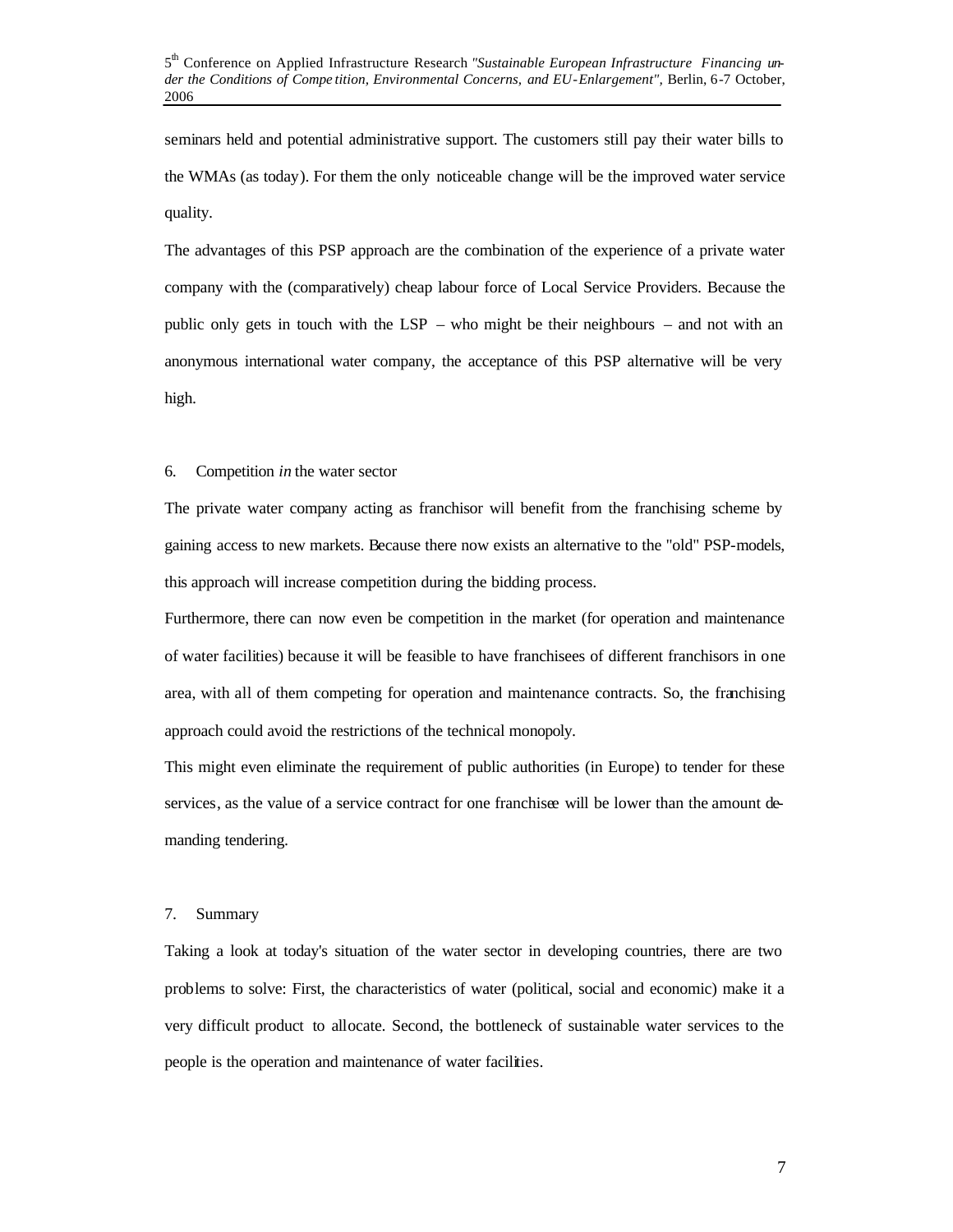Operation and maintenance are the bottleneck of sustainable water services. Solving this problem will lead to reduced water losses, improved plant performance and increased collection rates.

Private Sector Participation was able to overcome problems with operation and maintenance. But public resistance to private water companies made it increasingly difficult to implement such projects. Therefore, a new approach is needed which solves these two problems.

Franchising with Local Service Providers (LSP) for operation and maintenance is such a promising approach. Compared to other possibilities of using the power of a private water company (PWC) – e.g. PPP – the franchise concept has the following advantages: By using mainly local service providers (plumbers etc.) there will not be an anonymous international PWC in charge of operations and maintenance but familiar (and thus more trusted?) companies. Furthermore, this concept allows to combine the professional experience of a PWC with the comparatively cheap manpower of local service providers.

The World Bank supports this first practical implementation world-wide and has awarded a Development Marketplace 2006 grant – worth about 200,000 US-\$ - to the IEEM.

## References

- asian water (2006): Professor Rudolph and Biwater win Global Competition in Water Management, June 2006, Vol. 22, No. 5, page 8.
- Dalhuisen, J.; de Groot, H.; Nijkamp, P. (1999): The Economics of Water A Survey of Issues, Research Memorandum 1999-36, University of Amsterdam.
- v. Ginneken, M.; Tyler, R.; Tagg, D. (2004): Can the Principles of Franchising be Used to Improve Water Supply and Sanitation Services? – A Preliminary Analysis, Water Supply and Sanitation Sector Board Discussion Paper Series, Paper No. 2, World Bank.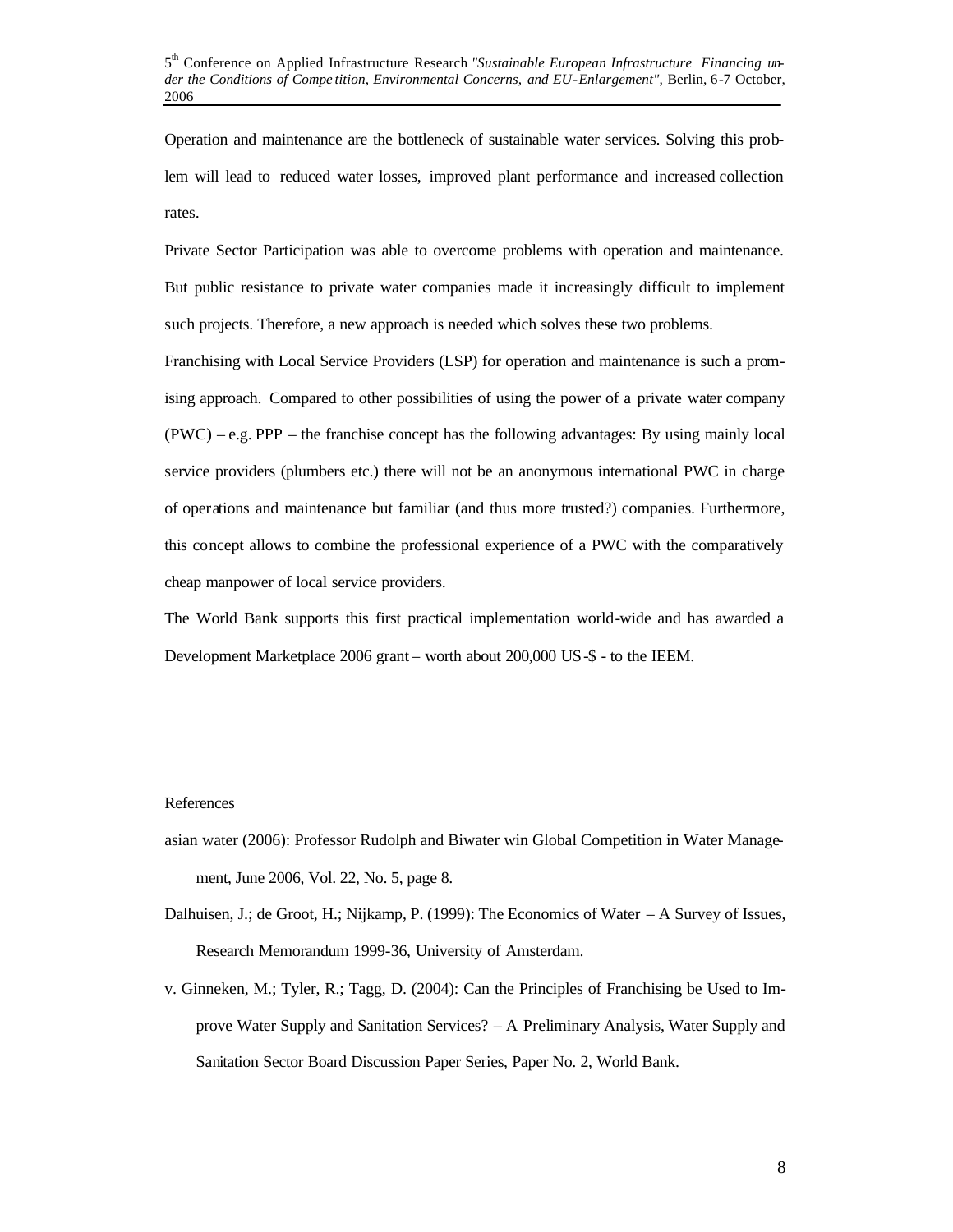Harbach, M. (2004): Ökonomische Aspekte der Bereitstellung von Wasser, diplomica.

- Institute for Environmental Engineering and Management (2005): Policy Reinforcement and Networking for Private Sector Participation (PSP) Facilitation in Water Supply and Wastewater Infrastructure Development in South East Asia, financed by the EU Asia Pro Eco Programme, Research Project No. TH/Asia Pro Eco/04 (101301).
- Institute for Environmental Engineering and Management (2006a): Franchising with Local Service Providers for Water & Sanitation in the Olifant River Basin, SA, financed by the World Bank.
- Institute for Environmental Engineering and Management (2006b):IWRM Südafrika, research project financed by the German Federal Ministry for Research and Education, Research Project No. 0330734 A.
- Kariuki, M.; Schwartz, J. (2005): Small-Scale Private Service Providers of Water Supply and Electricity, Policy Research Working Paper 3727, World Bank.
- Roche, R. et al. (2001): Franchising in Small Town Water Supply, World Bank.
- Rudolph, K.-U. (1999 a): Kostenoptimierung der Abwasserentsorgung durch technische und organisatorische Maßnahmen, in: L. Kuhnert, W. V. Schroedter (Hrsg.): Kosten und Gebühren der Abwasserentsorgung, PROAQUA-Schriften Band 1.
- Rudolph, K.-U. (1999b): "Kooperationen und Investitionen: Chancen der deutschen Wirtschaft auf dem Sektor der Wasserver- und -entsorgung in Entwicklungs- und Transformationsländern", research study for DEG ().
- Rudolph, K.-U. (2000): "Fallstudie: Wassersektor in Peru", *Arbeitspapier Nr. 2 Public Private Partnership im Infrastrukturbereich*, Deutsche Gesellschaft für Technische Zusammenarbeit (GTZ) GmbH
- Rudolph, K.-U. (2005): "Leitfaden zur Herausbildung leistungsstarker kommunaler und gemischtwirtschaftlicher Unternehmen der Wasserver- und Abwasserentsorgung" *- Wasserleitfaden - Dokumentation Nr. 547*, Bundesministerium für Wirtschaft und Arbeit